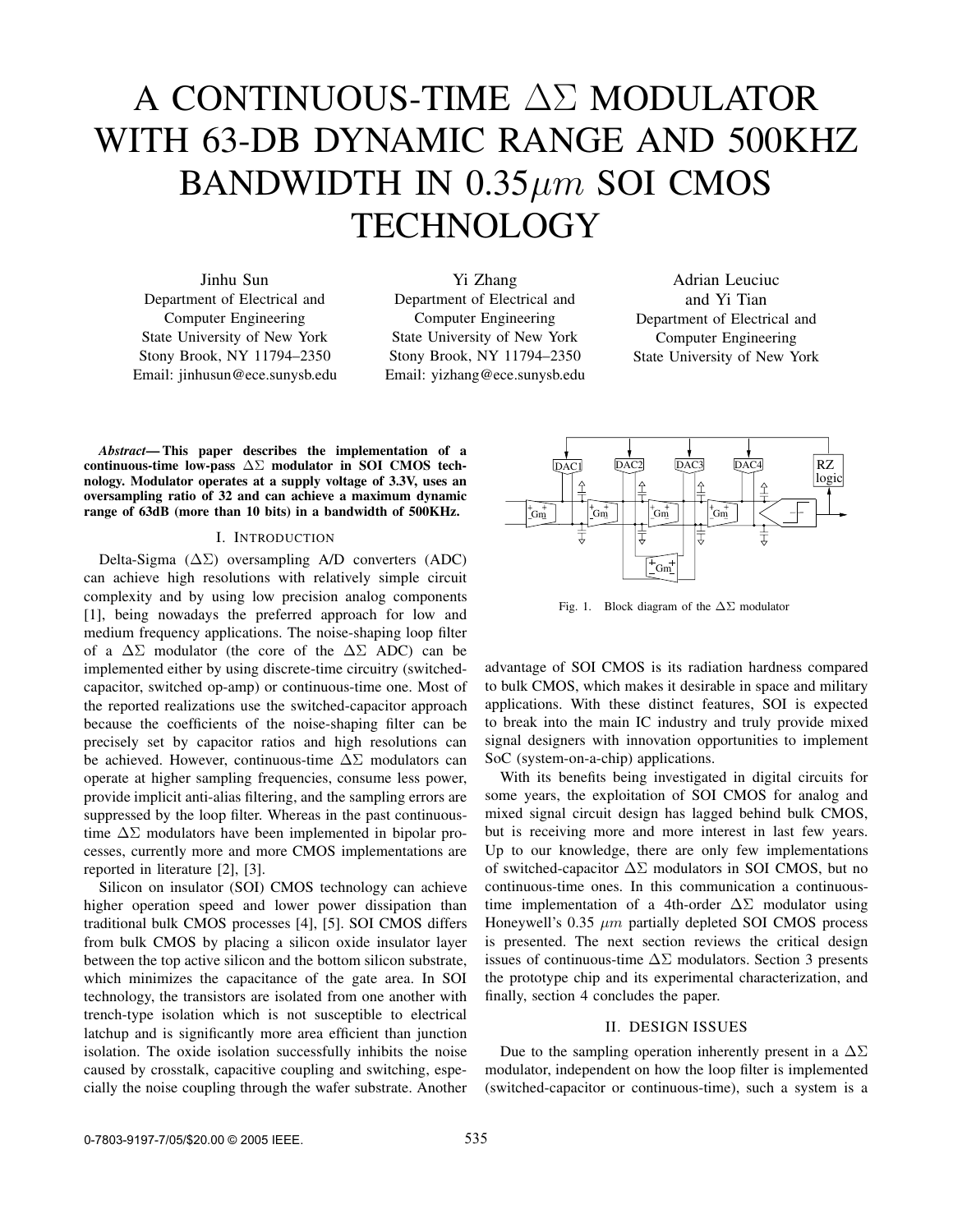discrete-time one. Therefore, the design of a continuous-time (CT)  $\Delta\Sigma$  modulator starts from a discrete-time prototype satisfying the desired performance: signal-to-noise ratio (SNR) and bandwidth. By using discrete-time to continuous-time transformations the parameters of the CT realization [6], [7] are derived. For the presented system a fourth-order, modified inverse Chebyshev noise transfer function has been chosen. The topology of the modulator is shown in Fig.1. The loop filter consists of four cascaded integrators and a local resonator feedback to realize a finite transmission zero. The distributed feedback topology has been selected because of its lower power dissipation compared to other possible configurations achieving the same SNR for a given oversampling ratio. For high-speed applications, the transconductor-C ( $G_m - C$ ) is the preferred approach to implement the integrators because it presents high input impedance and achieves low power consumption.

## *A. Noise and circuit non-idealities*

In a CMOS realization circuit noise comes from two main sources: thermal noise and  $1/f$  noise. The noise of the first integrating stage is dominant and will determine the performance of the entire  $\Delta\Sigma$  modulator. Because the thermal noise is inversely proportional to the transconductance  $G_m$ of the operational transconductance amplifier (OTA), large transconductance values and large capacitors are used in the first integrating stage to decrease its thermal noise contribution. The price paid for this is an increase in the power consumption. Flicker  $(1/f)$  noise is extremely important in low-pass CMOS ∆Σ modulators, because it dominates at low frequencies, where low-frequency noise increases with 10dB/dec with decreasing frequency. Because  $1/f$  noise is inversely proportional to the area of MOS transistors, large area devices are used in the input differential pair of first stage OTA. However, as pointed out before, due to the silicon oxide insulator, enlarging the size of SOI MOS transistor will not cause significant capacitance increase and bandwidth loss as in the case of bulk CMOS. Moreover, because the distributed feedback topology shown in Fig.1 requires a low unit gain frequency for the first integrating stage, the power consumption is minimized even when large area devices are used.

The integrator nonlinearity has a critical influence on the performance of continuous-time  $\Delta\Sigma$  modulators. To quantifyhow linear each integrating stage should be for a given signal to noise and distortion ratio (SNDR), behavioral simulations have been carried out in Matlab's Simulink by using a cubic nonlinearity to model the <sup>i</sup> *<sup>−</sup>* <sup>v</sup> transfer characteristic of the MOS transconductor:  $i = G_m(v - nv^3)$ . Fig.2 depicts the drop in SNDR as a function of the nonlinearity coefficient  $n$ . The simulation results show that the first two integrating stages must have very good linearity, whereas the nonlinearity of the last stage has a negligible effect on SNDR.

The integrator leakage resulting from the finite DC gain of opamps or OTAs is another non-ideality degrading the performance of the  $\Delta\Sigma$  modulator. The limited DC gain moves



Fig. 2. Effect of integrator nonlinearity on SNDR

the zeros of the noise transfer function (NTF) away from their ideal positions, which reduces the amount of attenuation of the quantization noise in the baseband, and consequently generates a drop in the SNR. Therefore, the gain should have a large enough value, so that the overall modulator performance is not degraded. The result in [8] demonstrates that if the DC gain of integrators is equal to or larger than the oversampling ratio, the SNR drops less than 1dB.

Continuous-time  $\Delta\Sigma$  modulators are known to suffer from asymmetric pulses or memory effect of the feedback DAC [9], which is caused by the unequal rise and fall times of the DAC output signal. This effect leads to a decrease in the dynamic range and introduces even harmonic distortion. To eliminate the memory effect, two approaches have been combined in the design of the feedback DAC. First, a current steering differential pair implements a fully differential feedback DAC. It is demonstrated in [10] that two asymmetric single-ended DAC waveforms produce a symmetric differential DAC waveform. The second approach is to use a return-to-zero (RZ) DAC pulse shape. The RZ DAC pulses are also used to mitigate the performance loss caused by loop delay between the quantizer clock and DAC output due to the nonzero switching time of the transistors in the feedback path.

#### *B. Circuit implementation*

As pointed out at the beginning of this section, the loop filter integrators use a transconductor-C implementation. The schematic of the transconductor [11] is shown in Fig.3. Basically, it consists of a MOS differential pair with resistive source degeneration  $(M_1, M_2, R)$  and an additional pair of op-amps to increase its linearity. The op-amps are implemented as simple differential pairs  $(M_{11} - M_{12})$  respectively  $M_{21}$  −  $M_{22}$ ) with current mirrors as loads. Two level shifters (M<sup>3</sup> *<sup>−</sup>* <sup>M</sup><sup>5</sup> respectively <sup>M</sup><sup>4</sup> *<sup>−</sup>* <sup>M</sup>6) ensure a low voltage operation. Cascode tail current sources are used for achieving good CMRR, whereas the cascode active loads (M<sup>31</sup> *<sup>−</sup>* <sup>M</sup>34) guarantee a large DC gain. The small-signal transconductance is approximately equal to  $1/R$ . Hspice simulation results show that the achieved total harmonic distortion (THD) is lower than -80dB up to 2MHz for a 0.8  $V_{p-p}$  differential input voltage.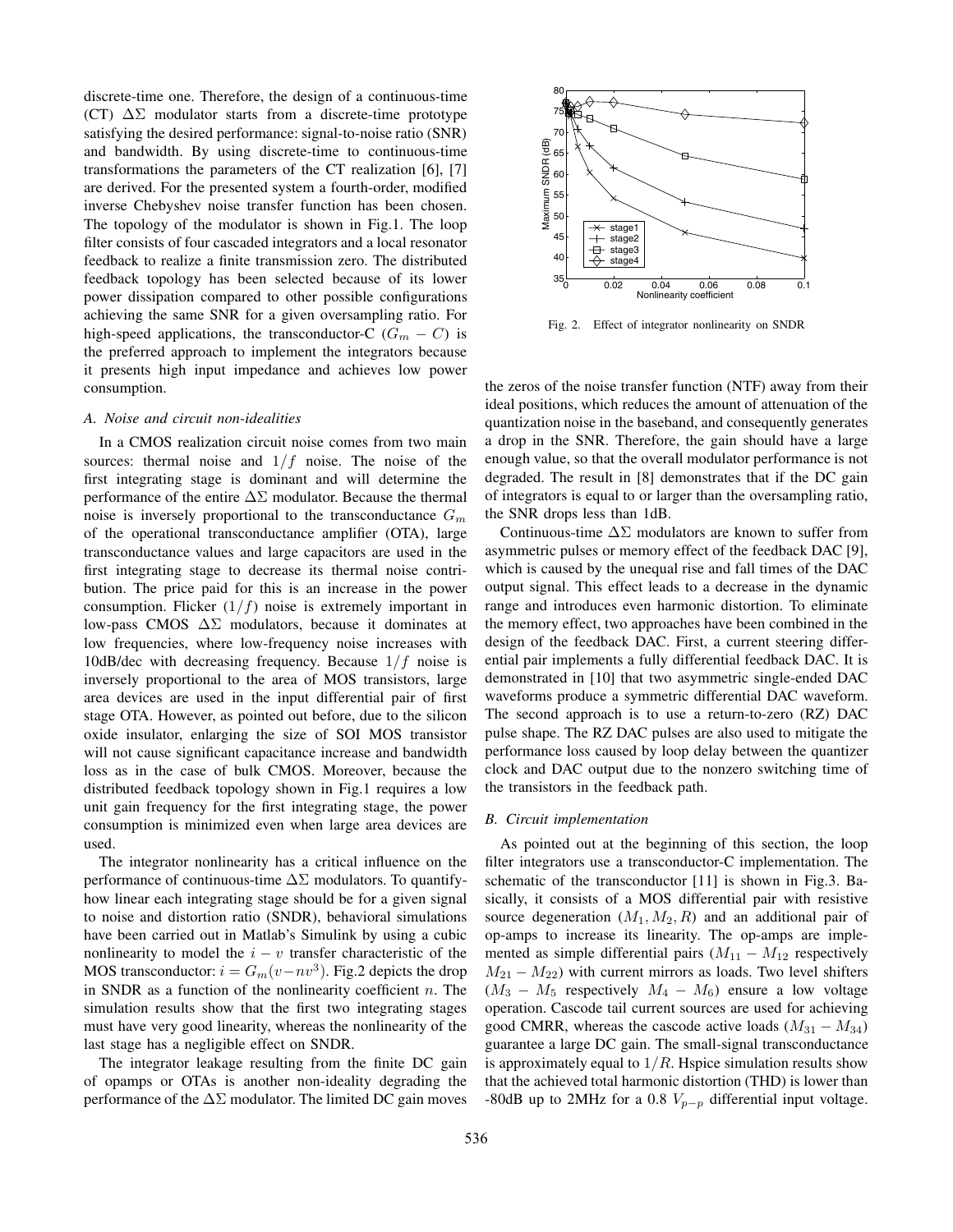

Fig. 3. Resistor-based highly linear transconductor



Fig. 4. Schematic of the CMOS comparator

The total input referred equivalent noise voltage is around 20  $\mu V_{rms}$  in a bandwidth from DC to 500KHz for R=18kΩ.

The high-speed latched comparator [12] shown in Fig.4, is used as an one-bit internal ADC. For single-bit  $\Delta\Sigma$  modulators the performance of the comparator is not critical. Because the comparator is inside the feedback loop, the errors introduced by its offset and hysteresis, and any additional sampling errors are shaped (similar to quantization noise) by the loop filter. Therefore the requirements of the comparator are relaxed.

Fig.5 shows the schematic of the current steering fully differential feedback DAC used in the modulator. To eliminate the effect of the loop delay between the sampling clock and the DAC output, a RZ logic block is used to control the feedback DAC. Because the feedback DAC is connected to the output of the integrators, the switching moments of the current steering transistors depend on the instantaneous output voltage. This introduces additional nonlinear distortions. To minimize this effect, a cascode current source has been used in the DAC.

## III. EXPERIMENTAL RESULTS

The continuous-time  $\Delta\Sigma$  modulator has been fabricated using a  $0.35 \mu m$  Partially Depleted SOI CMOS process from



Fig. 5. Current-steering feedback DAC



Fig. 6. Photograph of the fabricated modulator

Honeywell. In partially depleted SOI (PD-SOI) CMOS the depletion regions do not reach through the entire silicon channel/body region. By comparison, in the less complex manufactured fully depleted SOI (FD-SOI) process, the channel region is fully depleted. On the other hand, PD-SOI MOS transistors, compared to their fully depleted counterparts, have reduced parasitic source-drain depletion capacitances. The internal substrate of PD-SOI MOS transistors (the body) is floating. Its potential depends on the different charges injected into or extracted from the body region, which can cause some design issues different from bulk CMOS, like kink effect and history effects. In the case of Honeywell's SOI CMOS process, a body-to-source tie is used to stabilize threshold voltage and floating body related effects.

The fabricated chip microphotograph is shown in Fig.6. The modulator occupies an area of  $1.8 \times 0.9$ *mm*<sup>2</sup> (excluding the pads and monitoring amplifiers). Thanks to the structure advantage and excellent noise immunity provided by SOI, the layout can be more compact because the devices are isolated from each other. At the same time, no guard ring is needed, which is indispensable in the bulk CMOS case. Due to the relatively large (18*∼*80 kΩ) source degeneration resistors of the OTAs, p-well resistors are used. Although the accuracy and the linearity of p-well resistors is not so good as that of polysilicon resistors, they still can satisfy the requirements for a 10-bit ADC.

The test setup uses a 32MHz crystal oscillator to supply the sampling clock to the modulator. The differential input signal is supplied by an Agilent 33250A waveform generator and coupled through a high-frequency transformer. The digital output data stream of the modulator was captured using a HP 1660A logic analyzer and the post-processing was performed using MATLAB. The spectrum of the output signal is computed using a 8192-point Hanning windowed FFT. Fig. 7 shows the spectrum of the output signal in the case of a single-tone test ( $F_{in} = 125KHz$ ,  $V_{in} = -3$  dBFS). For comparison, the spectra in ideal case (obtained by running Matlab behavioral simulations) and for the complete circuit simulated in Hspice are also shown in the same plot. Fig. 8 shows the resulting SNR and SNDR versus the normalized input signal,